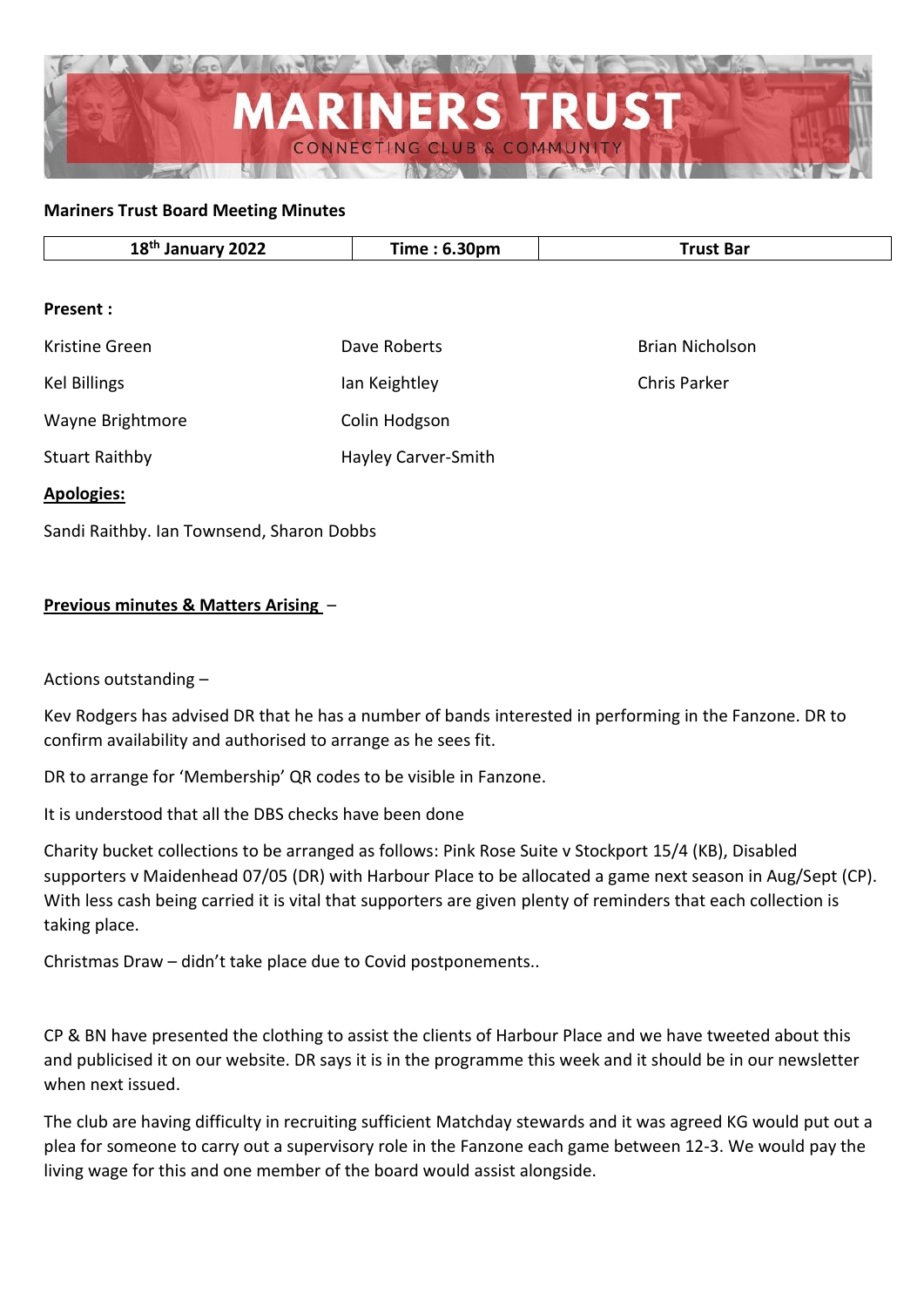

SR to review and update all the subgroups on the Website.

IT to update the board on the progress of the two potential people who have expressed an interest in succeeding Ian as treasurer. It was thought they may be able to help in the short term in getting to grips with certain systems.

# **Whatsapp Actions**

Only discussion related to the Club badge which is covered elsewhere on the agenda

# **Treasurers Report**

Report provided.

The split in takings across the individual bars is being done by DR

KG to advise IT on the split of income from the Hub

# **Membership Report**

Breakdown provided in advance. SLR to chase up all lapsed/cancelled adult memberships.

DR to arrange for a print run of the Junior Membership Flyers in time for the Bromley game. These to be given out at the turnstiles.

# **Board Update**

Next club Board meeting is this coming Friday, 21<sup>st</sup> Jan. There was little to update prior to then but these matters were discussed for KG and DR to take forward to the meeting

IK asked about the position regarding a new ground and training facility. Even if no decision has been made it was felt important the club issued some sort of statement by way of an update.

A request would be made for a Fans Forum towards the end of the season

### **Subgroups**

**Fanzone** – DR provided a report in advance.

DR/KB to try and get a band for this Saturday but likely to be too short notice.

It was proving difficult to get ex players to visit.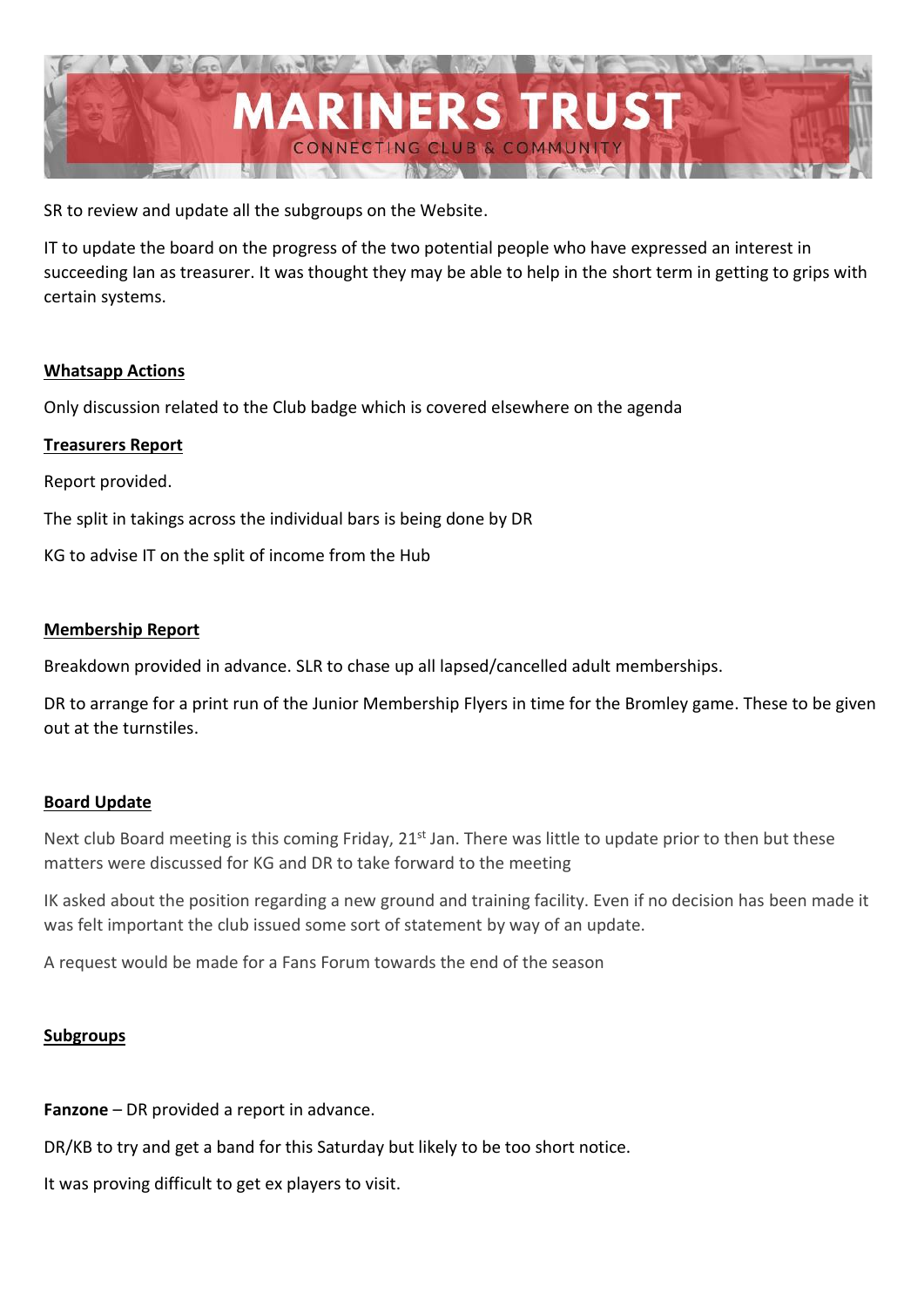

**Juniors** - Sticker books had been extremely well received. Christmas Party had been a great success, well done to those involved.

The decision on the  $3<sup>rd</sup>$  kit will be made this Friday at the board meeting.

Half term events need planning

Pool Table in SET is up for grabs. DR to speak with Graham Rodger to secure

### **Bars**

Report submitted in advance. Grant from council approved for the Trust bar refurbishment, WB to project manage. Sub group to meet asap as the work needs to commence very shortly.

Stock taking to continue.

### **Events**

SR to set up a a WhatsApp group

Provisional Dinner on 6<sup>th</sup> May to jointly celebrate the 79-80 and 71-72 Championship seasons. It is dependent upon getting headline people to attend. Decision imminent

### **Badge Change**

A passionate debate took place about the badge change. DR & KG had previously admitted an error of judgement in not pushing the owners into supporter input for the badge change. There was criticism voiced for the timing and handling of the whole affair but ultimately it was accepted that the vote, to which we are currently awaiting the results, will decide the outcome.

### **Gratuities**

IK – Formalisation of any Gratuities discussed and agreed.

A supply of Thank You cards was to be ordered and distributed as appropriate to individuals who help the Trust or supply services. A further supply of Birthday Cards which are sent to Junior members were to be ordered

### **AOB & Date of next business**

KG – The club have now implemented the minimum living wage across all employees.

Iain Biglin of the Internet Mariners has requested assistance for the purchase of a kit. KG to explore further and report back